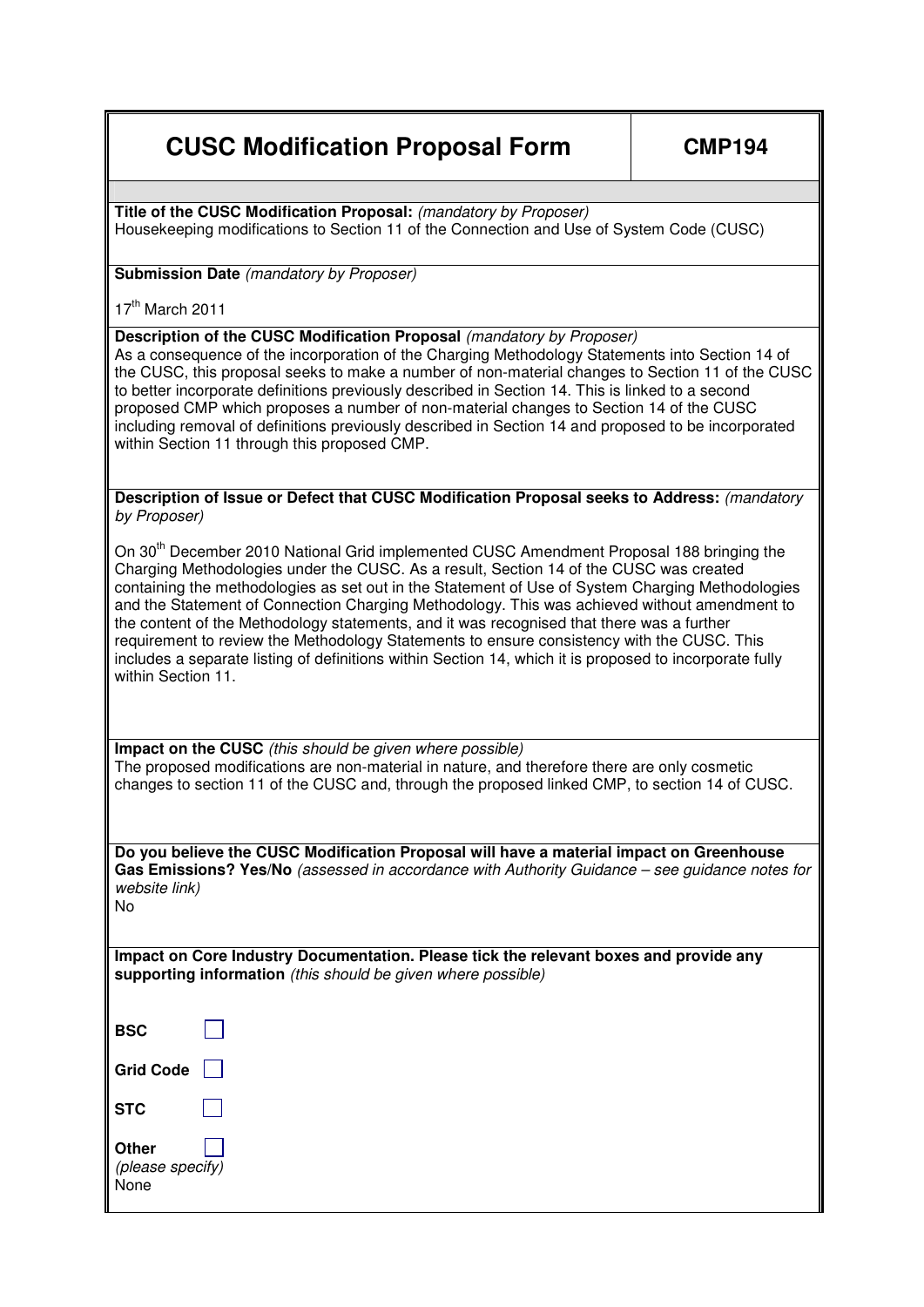**Urgency Recommended: Yes / No** (optional by Proposer) No

**Justification for Urgency Recommendation** (mandatory by Proposer if recommending progression as an Urgent Modification Proposal) N/A

**Self-Governance Recommended: Yes / No** (mandatory by Proposer) Yes

**Justification for Self-Governance Recommendation** (Mandatory by Proposer if recommending progression as Self-governance Modification Proposal) Changes are non-material, and have already been circulated to industry for comment. Hence formation of a working group would be inefficient.

**Should this CUSC Modification Proposal be considered exempt from any ongoing Significant Code Reviews?** (Mandatory by Proposer in order to assist the Panel in deciding whether a Modification Proposal should undergo a SCR Suitability Assessment) There are no ongoing Significant Code Reviews

**Impact on Computer Systems and Processes used by CUSC Parties:** (this should be given where possible)

None

**Details of any Related Modification to Other Industry Codes** (where known):

Modifications to Section 14 of the Connection and Use of System Code (CUSC)

**Justification for CUSC Modification Proposal with Reference to Applicable CUSC Objectives:**  (mandatory by proposer)

**Please tick the relevant boxes and provide justification:** 

 $\boxtimes$  (a) the efficient discharge by The Company of the obligations imposed upon it by the Act and the Transmission Licence

This proposal satisfies objective a, in that it fully incorporates the Charging Methodologies definitions within Section 11 of the CUSC.

 $\boxtimes$  (b) facilitating effective competition in the generation and supply of electricity, and (so far as consistent therewith) facilitating such competition in the sale, distribution and purchase of electricity.

This proposal satisfies objective b, in that it improves clarity of both the Connection Charging Methodology and Use of System Charging Methodologieswithin the CUSC, and therefore better facilitates industry understanding of the Statements which will better facilitate competition.

These are defined within the National Grid Electricity Transmission plc Licence under Standard Condition C10, paragraph 1